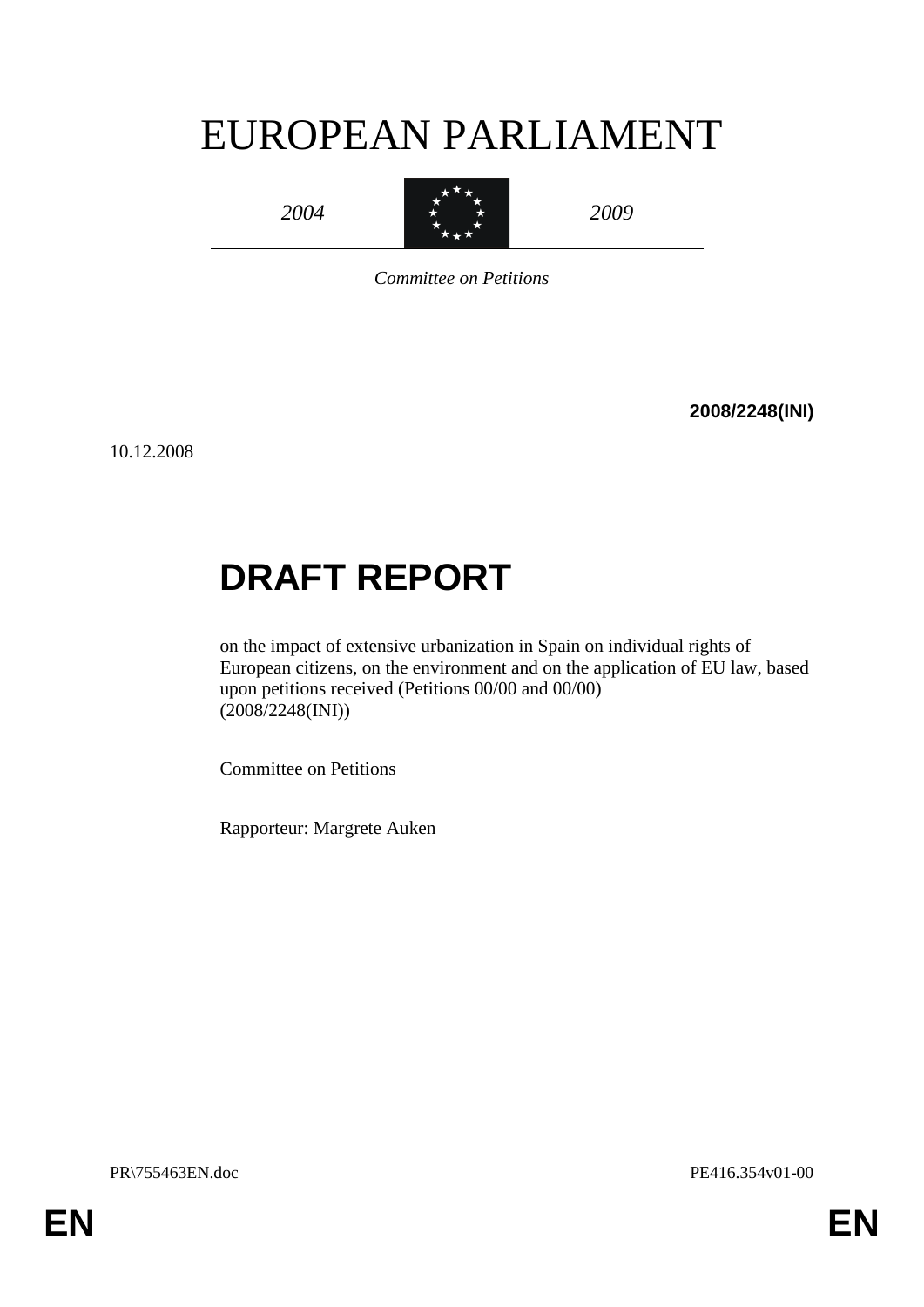PR\_INI\_PETI

## **CONTENTS**

## **Page**

**EN**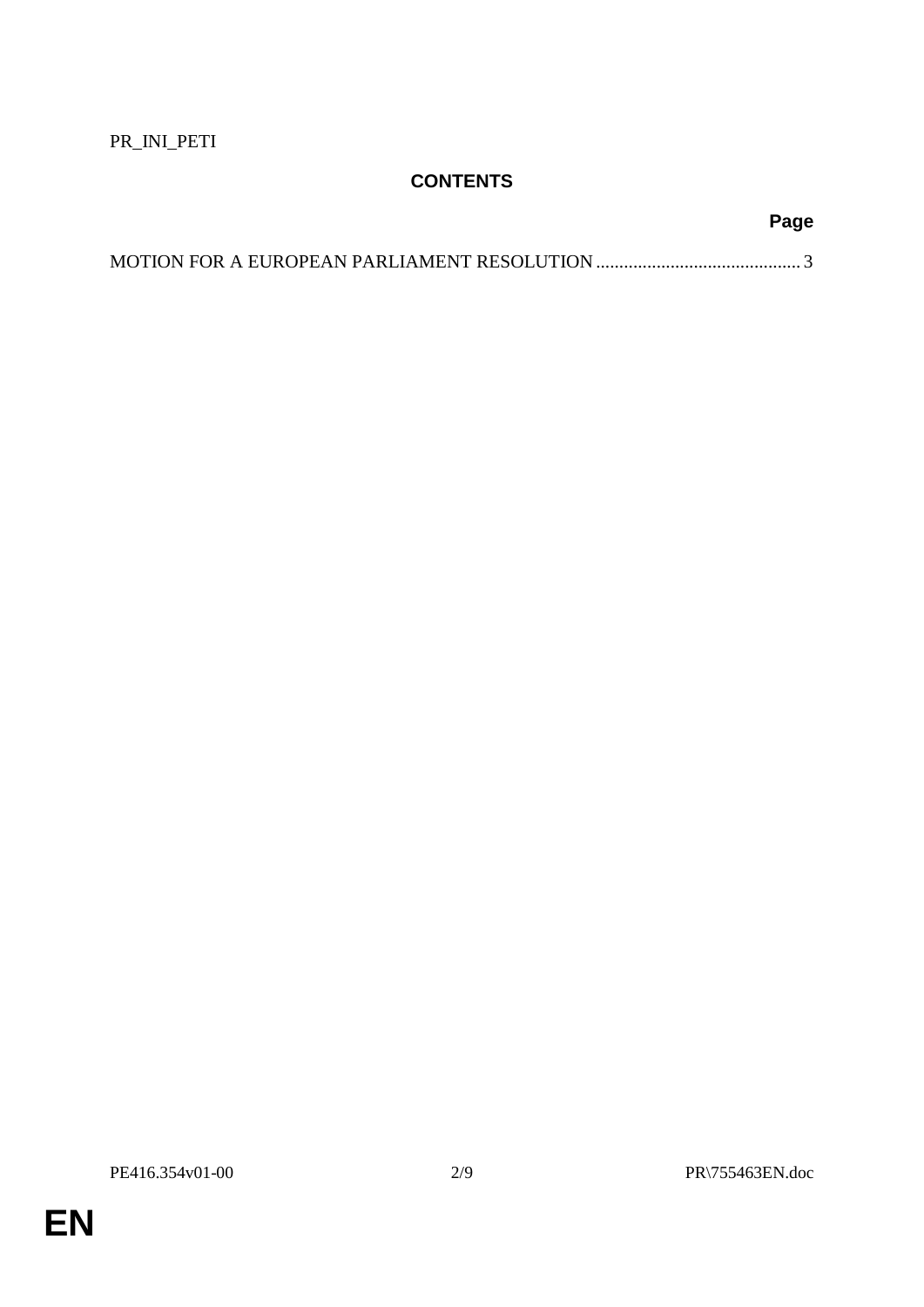### **MOTION FOR A EUROPEAN PARLIAMENT RESOLUTION**

### **on the impact of extensive urbanization in Spain on individual rights of European citizens, on the environment and on the application of EU law, based upon petitions received (Petitions 00/00 and 001/00) (2008/2248(INI))**

### *The European Parliament*,

- having regard to Petition 00/00,
- having regard to Petition 001/00,
- having regard to the right of petition enshrined in Article 194 of the EC Treaty,
- having regard to Rule 192(1) of its Rules of Procedure,
- having regard to the report of the Committee on Petitions and the opinion of the Committee on Legal Affairs (A6-0000/2008),
- A. whereas the petitions process provides European citizens and residents with a means of obtaining non-judicial redress for their grievances when these concern issues arising from the fields of activity of the European Union,
- B. whereas Article 6(1) of the Treaty on European Union states that "the Union is founded on the principles of liberty, democracy, respect for human rights and the rule of law, principles which are common to the Member States",
- C. whereas in Article 6(2) of the EU Treaty the Union commits itself to respect fundamental rights as guaranteed by the European Convention for the Protection of Human Rights and Fundamental Freedoms (the ECHR),
- D. whereas Article 7 of the EU Treaty provides for procedures whereby the Union can respond to breaches of the principles mentioned in Article 6(1) and seek solutions,
- E. whereas Article 7 also gives Parliament the right to make a reasoned proposal to the Council for determination of the question whether there is a clear risk of a serious breach by a Member State of the values on which the Union is founded,
- F. whereas Article 7 of the Charter of Fundamental Rights of the European Union guarantees the protection of privacy and family life, including the private home of citizens, and whereas Article 8 of the ECHR confers the same rights and clarifies that "there shall be no interference by a public authority with the exercise of this right except such as is in accordance with the law and is necessary in a democratic society in the interests of national security, public safety or the economic well-being of the country, for the prevention of disorder or crime, for the protection of health or morals, or for the protection of the rights and freedoms of others"; whereas Parliament, the Council and the Commission have committed themselves to respecting the Charter in all their activities,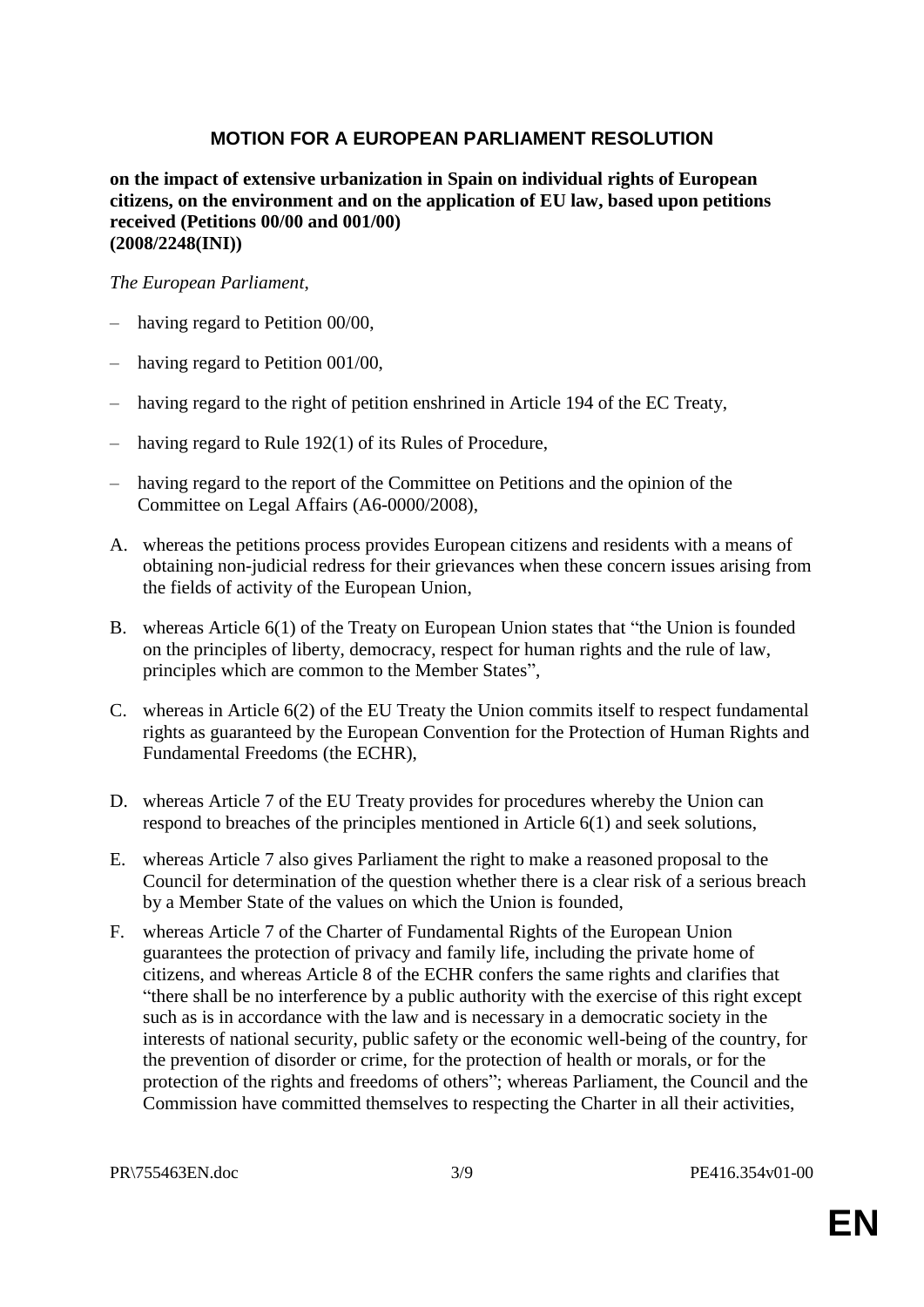- G. whereas the right to private property is recognised as a fundamental right of European citizens in Article 17 of the Charter of Fundamental Rights, which provides that "everyone has the right to own, use, dispose of and bequeath his or her lawfully acquired possessions", that "no one may be deprived of his or her possessions, except in the public interest and in the cases and under the conditions provided for by law, subject to fair compensation being paid in good time for their loss", and that "the use of property may be regulated by law in so far as is necessary for the general interest",
- H. whereas Article 18 of the EC Treaty provides that "every citizen of the Union shall have the right to move and reside freely within the territory of the Member States, subject to the limitations and conditions laid down in this Treaty and the measures adopted to give it effect",
- I. whereas according to Article 295, the EC Treaty "shall in no way prejudice the rules in Member States governing the system of property ownership" and whereas the case-law of the Court of Justice has confirmed that the competence of Member States in this respect must always be applied in conjunction with the fundamental principles of Community law, such as the free of movement of goods, persons, services and capital (see the judgment of 22 June 1976 in Case C-119/75 *Terrapin* v *Terranova* [1976] ECR 1039),
- J. whereas Article 1 of the first Additional Protocol to the ECHR declares that "every natural or legal person is entitled to the peaceful enjoyment of his possessions", that "no one shall be deprived of his possessions except in the public interest and subject to the conditions provided for by law and by the general principles of international law" and that "the right of a State to enforce such laws as it deems necessary" may only be exercised in order "to control the use of property in accordance with the general interest or to secure the payment of taxes or other contributions or penalties",
- K. whereas Parliament considers that the obligation to cede legitimately acquired private property without due process and proper compensation and the obligation to pay arbitrary costs for unrequested and often unnecessary infrastructure development constitute a violation of an individual's fundamental rights under the ECHR and in the light of the case-law of the European Court of Human Rights (see, for instance, *Aka v. Turkey*<sup>1</sup>),
- L. whereas in the course of the current parliamentary term the Committee on Petitions, acting in response to the very large number of petitions received, has conducted detailed investigations, has reported three times on the extent of the abuse of the legitimate rights of European citizens to their legally acquired property in Spain, and has also detailed its concerns in relation to the undermining of sustainable development, environmental protection, water quality and provision, procedures concerning public procurement with regard to urbanisation contracts and insufficient control of urbanisation procedures by many local and regional authorities in Spain<sup>2</sup>,

<sup>1</sup> <sup>1</sup> Judgment of 23 September 1998; see also Parliament's resolution of 21 June 2007 on the results of the factfinding mission to the regions of Andalucía, Valencia and Madrid conducted on behalf of the Committee on Petitions (OJ C 146 E, 12.6.2008, p. 340).

 $2^2$  See the above-mentioned resolution of 21 June 2007 and the resolution of 13 December 2005 on the alleged abuse of the Valencian Land Law or Ley Reguladora de la Actividad Urbanística (LRAU – law on development activities) and its effect on European citizens (Petitions 609/2003, 732/2003, 985/2002, 111272002. 107/2004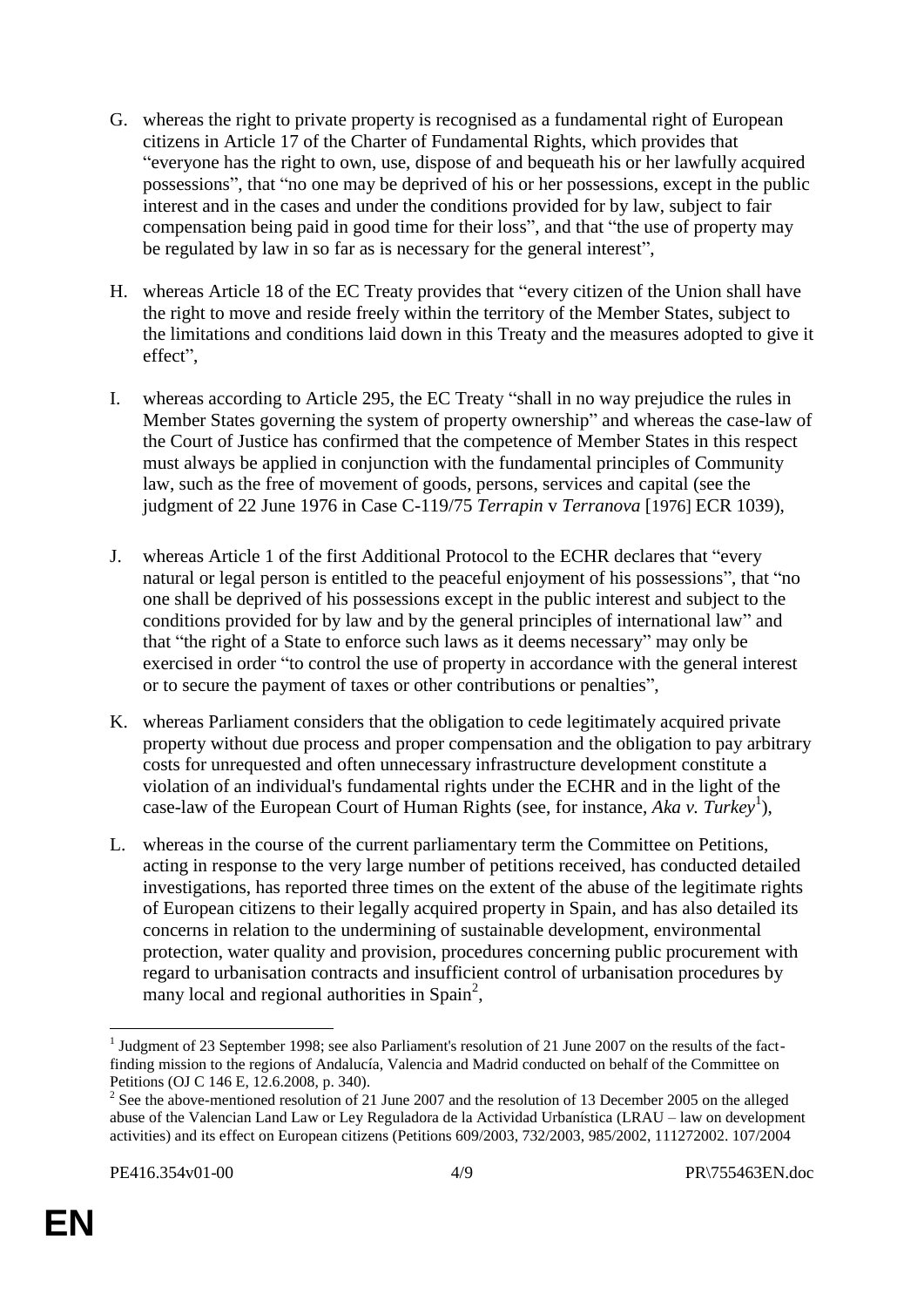- M. whereas there is growing evidence that the judicial authorities in Spain have begun to respond to the challenge resulting from excessive urbanisation in many coastal areas, in particular by investigating and bringing charges to bear against corrupt local officials who, by their actions, have facilitated unprecedented and unregulated urban developments to the detriment of the rights of European citizens, thereby damaging irretrievably the biodiversity and environmental integrity of many regions of Spain; whereas Parliament has observed, however, that procedures remain outrageously slow and that the sentences handed down in many of these cases are incapable of being enforced in a way which provides any satisfaction to the victims of such abuse,
- N. whereas such widespread activity, supported by irresponsible local and regional authorities through inadequate and sometimes unjustified legislation which in many cases runs counter to the objectives of several European legislative acts, has been most damaging to the image of Spain and to its broader economic and political interests in Europe,
- O. whereas regional ombudsmen have frequently acted, in very difficult circumstances, to defend the interests of European citizens in cases related to urbanisation abuses, albeit that their efforts have generally not been heeded by regional governments,
- P. whereas Article 33 of the Spanish Constitution makes reference to the rights of individuals to their property, and whereas no comprehensive interpretation of that article has ever been provided by the Constitutional Court, notably as regards the provision of property for social use as opposed to the rights of individuals to their legally acquired homes and dwellings,
- Q. whereas the national government in Spain has a duty to apply the EC Treaty and to defend and ensure the full application of European law on its territory, irrespective of the internal organisation of the political authorities as established by the Constitution of the Kingdom of Spain,
- R. whereas the Commission, acting pursuant to the powers conferred on it by Article 226 of the EC Treaty, has brought proceedings against Spain before the Court of Justice in a case involving the excessive urbanisation abuses which have occurred in Spain which directly concerns the implementation by the Valencian authorities of the Directive on Public Procurement<sup>1</sup>,
- S. whereas the Commission, at the request of the Committee on Petitions, has launched an investigation into more than 250 urbanisation projects which have received a negative opinion from the competent water authorities and river basin authorities and approval of which is pending in Andalucía, Castilla-la-Mancha, Murcia and Valencia,
- T. whereas, however, in many documented cases of urbanisation abuse in Spain the Commission has failed to act sufficiently forcefully, not only as regards enforcement of the precautionary principle of environmental law but also because of its lax interpretation

 $\overline{a}$ 

and others) (OJ C 286 E, 23.11.2006, p.225).

<sup>&</sup>lt;sup>1</sup> Directive 2004/18/EC of the European Parliament and of the Council of 31 March 2004 on the coordination of procedures for the award of public works contracts, public supply contracts and public service contracts (OJ L 134, 30.4.2004, p. 114).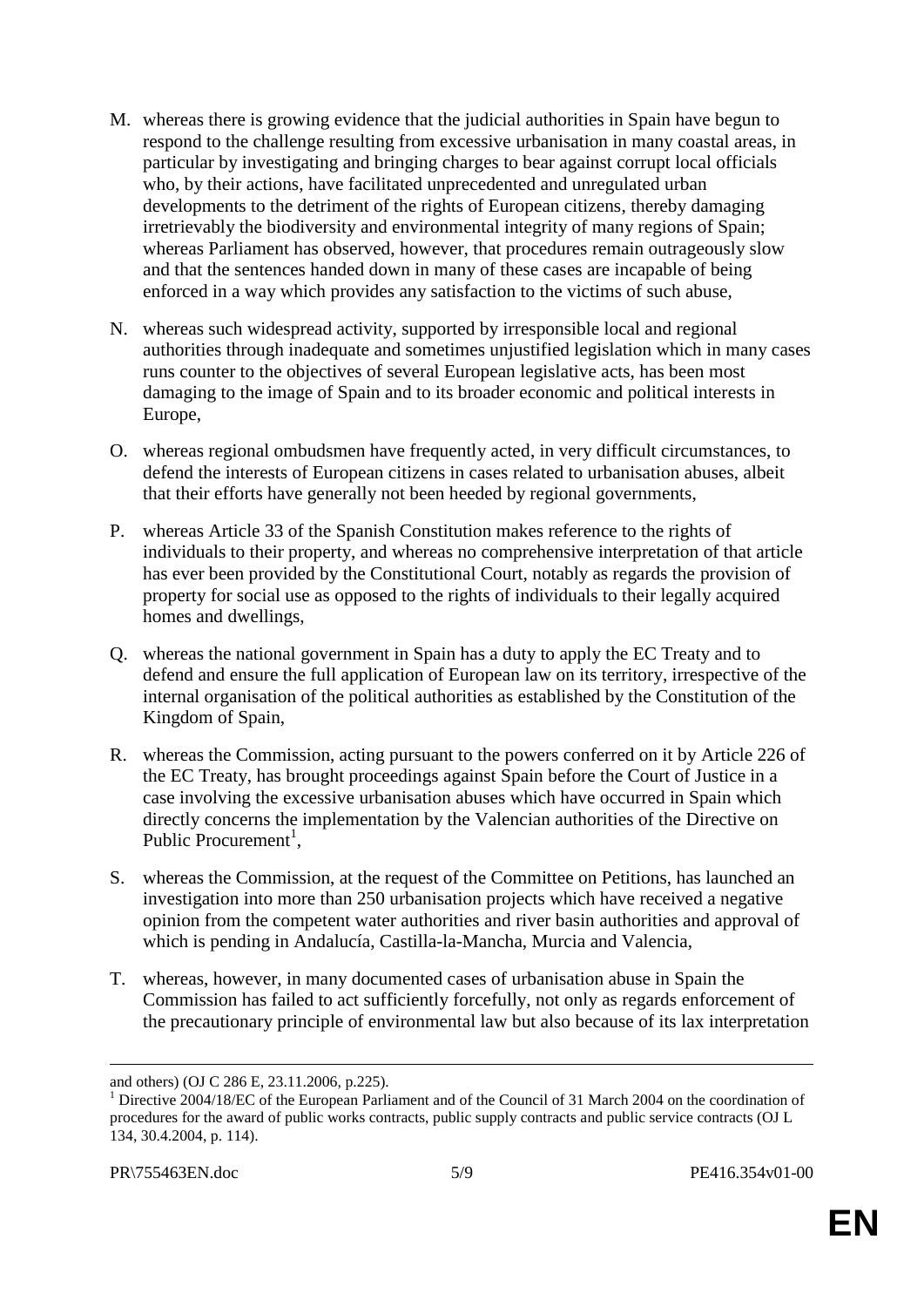of acts by competent local or regional authorities which have binding legal effect, such as the "provisional approval" of an integrated urban development plan by a local authority,

- U. whereas the objective of the Strategic Environmental Impact Assessment Directive<sup>1</sup>, Article 3 of which explicitly covers tourism and urbanisation, is to provide for a high level of protection of the environment and to contribute to the integration of environmental considerations into the preparation and adoption of plans and programmes with a view to promoting sustainable development; and whereas the Water Framework Directive<sup>2</sup> requires Member States to prevent the deterioration of their waters and to promote the sustainable use of their fresh water resources,
- V. whereas successive fact-finding visits by the Committee on Petitions have shown that these objectives are frequently grossly misunderstood by many local and regional authorities (not just in the coastal regions) when proposing or agreeing to extensive urbanisation programmes; whereas most urbanisation plans contested by petitions involve the reclassification of rural land into land zoned for urbanisation – to the considerable economic benefit of the urbanisation agent and the developer; and whereas there are also many instances of protected land, or land which should be protected because of its sensitive biodiversity, being de-listed and reclassified, or not being listed at all, precisely to allow for urbanisation of the area concerned,
- W. whereas such considerations compound the abuse which is felt by thousands of European citizens who, as a result of the plans of the urbanisation agents, have not only lost their legitimately acquired property but have been forced to pay the arbitrary cost of unwanted, often unnecessary and unwarranted infrastructure projects directly affecting their property rights, the end result of which has been financial and emotional catastrophe for many families,
- X. whereas many thousands of European citizens have, in different circumstances, bought property in Spain in good faith acting with local lawyers, town planners and architects, only to find later that they have become victims of urbanisation abuse by unscrupulous local authorities and that, as a result, their property faces demolition because their homes have been found to be illegally built and therefore worthless and unsaleable,
- Y. whereas the natural Mediterranean island and coastal areas of Spain have suffered extensive destruction in the last decade as cement and concrete have saturated these regions in a way which has affected not only the fragile coastal environment – much of which is nominally protected under the Habitats<sup>3</sup>/Natura 2000 and Birds<sup>4</sup> Directives – but also the social and cultural activity of many areas, which constitutes a tragic and irretrievable loss to their cultural identity and heritage as well as to their environmental integrity, and all this primarily because of the greed and speculative behaviour of certain local authorities and members of the construction industry who have succeeded in

<sup>1</sup> <sup>1</sup> Directive 2001/42/EC of the European Parliament and of the Council of 27 June 2001 on the assessment of the effects of certain plans and programmes on the environment (OJ L 197, 21.7.2001, p. 30.

 $^2$  Directive 2000/60/EC of the European Parliament and of the Council of 23 October 2000 establishing a framework for Community action in the field of water policy (OJ L 327, 22.12.2000, p. 1).

<sup>&</sup>lt;sup>3</sup> Council Directive 92/43/EEC of 21 May 1992 on the conservation of natural habitats and of wild fauna and flora (OJ L 206, 22.7.1992, p. 7).

 $^4$  Council Directive 79/409/EEC of 2 April 1979 on the conservation of wild birds (OJ L 103, 25.4.1979, p. 1).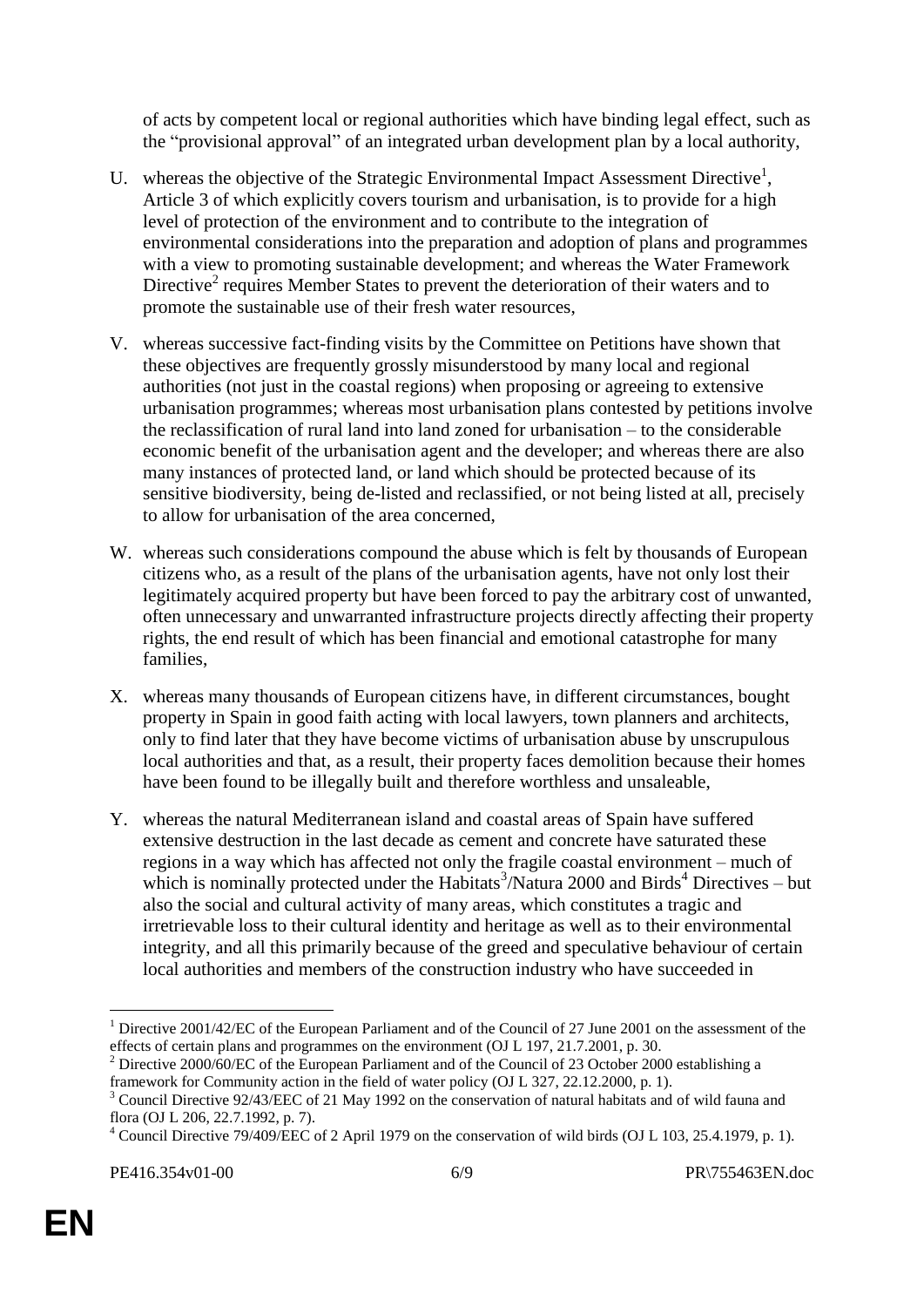deriving massive benefits from their activities in this regard, most of which have been  $exported<sup>1</sup>$ ,

- Z. whereas the building industry, having profited excessively during the years of rapid economic expansion, has become a primary casualty of the current collapse of the financial markets, itself partly provoked by speculative ventures in the housing sector, and whereas this affects not only the companies themselves, who are now confronted with bankruptcy, but also the tens of thousands of workers in the building industry who now face unemployment because of the unsustainable urbanisation policies which were pursued and of which they now have also become victims,
- 1. Calls on the Government of Spain and of the regions concerned to carry out a thorough review and to revise all legislation affecting the rights of individual property owners, in order to bring an end to the abuse of rights and obligations enshrined in the EC Treaty, in the Charter of Fundamental Rights, in the ECHR and in the relevant EU Directives, as well as in other conventions to which the EU is a party;
- 2. Calls on the competent regional authorities to declare a moratorium on all new urbanisation plans which do not respect the strict criteria of environmental sustainability and social responsibility and which do not guarantee respect for the rightful ownership of legitimately acquired property, and to halt and cancel all existing developments where criteria laid down in EU law, notably as regards the award of urbanisation contracts and compliance with provisions relating to water and the environment, have not been respected or applied;
- 3. Urges the competent national and regional authorities to establish functioning judicial and administrative mechanisms, involving the regional ombudsmen, which are given the authority to provide means of redress and of compensation for victims of urbanisation abuse who have suffered under the provisions of existing legislation such as the Ley Reguladora de la Actividad Urbanística and the Ley Urbanística Valenciana;
- 4. Requests the competent financial and commercial bodies concerned with the construction and urbanisation industry to participate actively with the political authorities in the search for solutions to the existing problems, resulting from massive and unsustainable urbanisation, which have affected hundreds of thousands of European citizens who have chosen to take advantage of the provisions of the EU Treaty and who have taken up their rights of establishment under Article 44 in an EU Member State which is not their country of origin;
- 5. Calls on the EU institutions to provide advice and support, if requested so to do by the Spanish authorities, in order to provide them with the means to surmount effectively the disastrous impact of massive urbanisation on citizens' lives within a duly short yet reasonable time-frame;
- 6. Calls on the Commission, at the same time, to ensure strict respect for the application of Community law and of the objectives laid down in the Directives covered by this resolution, and to be more exigent vis-à-vis the Spanish authorities when it appears that many local authorities are failing to fulfil their obligations in relation to EU citizens;

<sup>1</sup>  $<sup>1</sup>$  Note the recent reports issued by the Bank of Spain, Greenpeace, and Transparency International.</sup>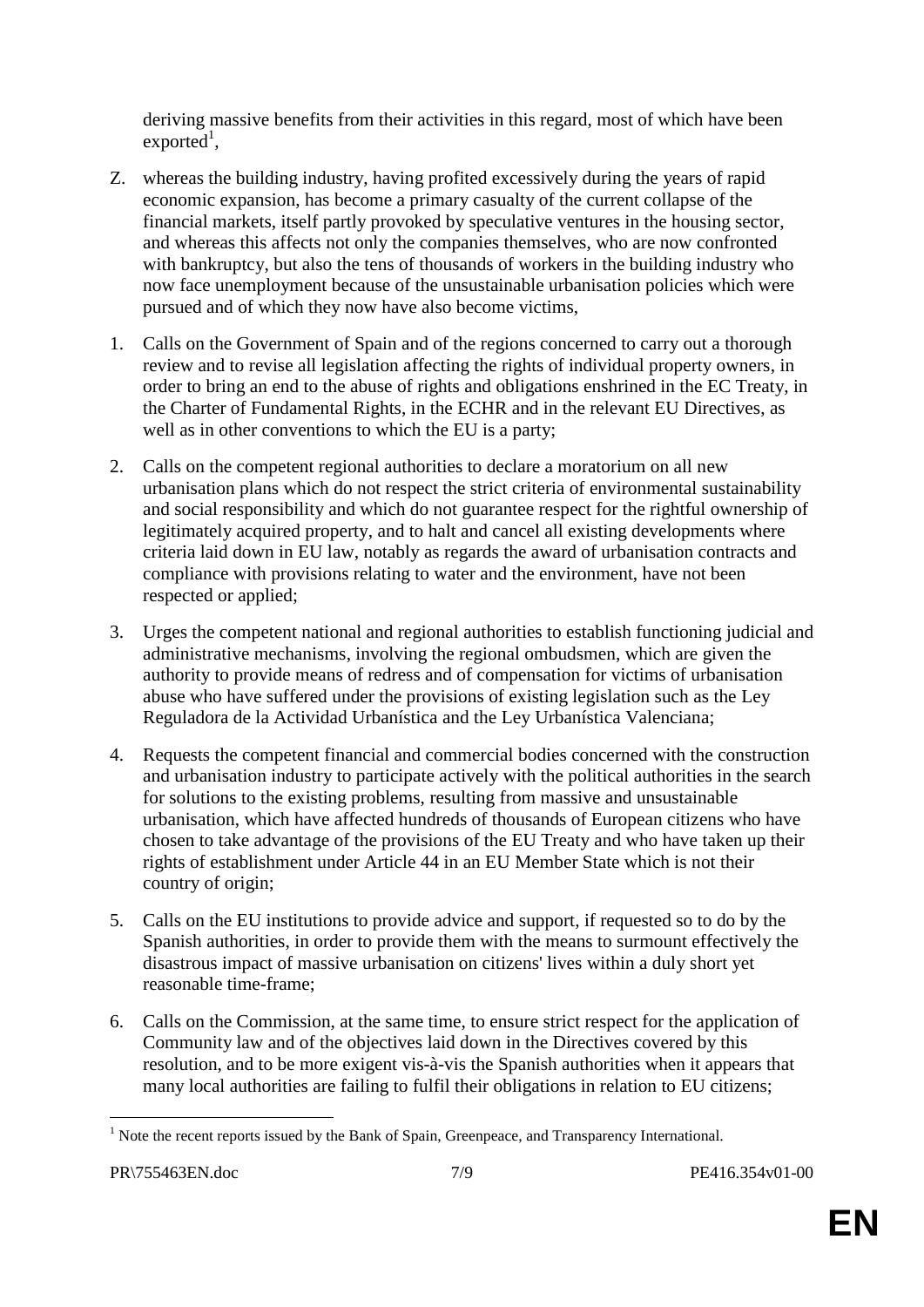- 7. Expresses its concern and dismay that the legal and judicial authorities in Spain have shown themselves to be largely ill-prepared and inadequate in dealing with the impact of massive urbanisation on peoples' lives, as evidenced by the thousands or representations received by Parliament and its responsible committee on this issue;
- 8. Believes, nevertheless, that absence of clarity, precision and certainty with regard to individual property rights contained in existing legislation, and the lack of any proper and consistent application of environmental law, are the root cause of many problems related to urbanisation and that this, combined with a certain laxity in the judicial process, has not only compounded the problem but has also generated an endemic form of corruption of which, once again, the European citizen is the primary victim, but which has also caused the Spanish state to suffer significant loss;
- 9. Pays tribute to, and fully supports the activities of, the regional ombudsmen ("síndics de greuges") and their staff, as well as to the more assiduous public prosecutors ("fiscales") who have recently done an enormous amount to restore the integrity of some of the institutions affected by this issue;
- 10. Also praises the activity of the petitioners, their associations and the local community associations, involving tens of thousands of Spanish and non-Spanish citizens, who have brought these issues to Parliament's attention and who have been instrumental in safeguarding the fundamental rights of their neighbours and of all those affected by this enormous and complex problem;
- 11. Recalls that the Environmental Impact Assessment Directive<sup>1</sup> and the Strategic Environmental Impact Assessment Directive impose an obligation to consult the public concerned at a stage when plans are being established and drawn up, not – as so often has happened in cases brought to the attention of the Committee on Petitions – after the plans have been *de facto* agreed by the local authority; recalls, in the same context, that any substantial modification to existing plans must also respect this procedure and that plans must also be current and not statistically inaccurate or out of date;
- 12. Recalls also that the Commission is empowered by Article 91 of Regulation (EC) No  $1083/2006<sup>2</sup>$  to interrupt the payment of structural funding, and by Article 92 to suspend such funding to a Member State or region concerned, and to establish corrections in relation to projects in receipt of funding which are subsequently deemed not to have fully complied with the rules governing the application of relevant EU legislative acts;
- 13. Recalls also that Parliament, as the budgetary authority, may also decide to place funding set aside for cohesion policies in the reserve if it considers this necessary in order to persuade a Member State to end serious breaches of the rules and principles which it is obliged to respect either under the Treaty or as a result of the application of EU law, until such times as the problem is resolved;

<sup>1</sup> <sup>1</sup> Council Directive 85/337/EEC of 27 June 1985 on the assessment of the effects of certain public and private projects on the environment (OJ L 175, 5.7.1985, p. 40).

<sup>2</sup> Council Regulation (EC) No 1083/2006 of 11 July 2006 laying down general provisions on the European Regional Development Fund, the European Social Fund and the Cohesion Fund (OJ L 210, 31.7.2006, p. 25).